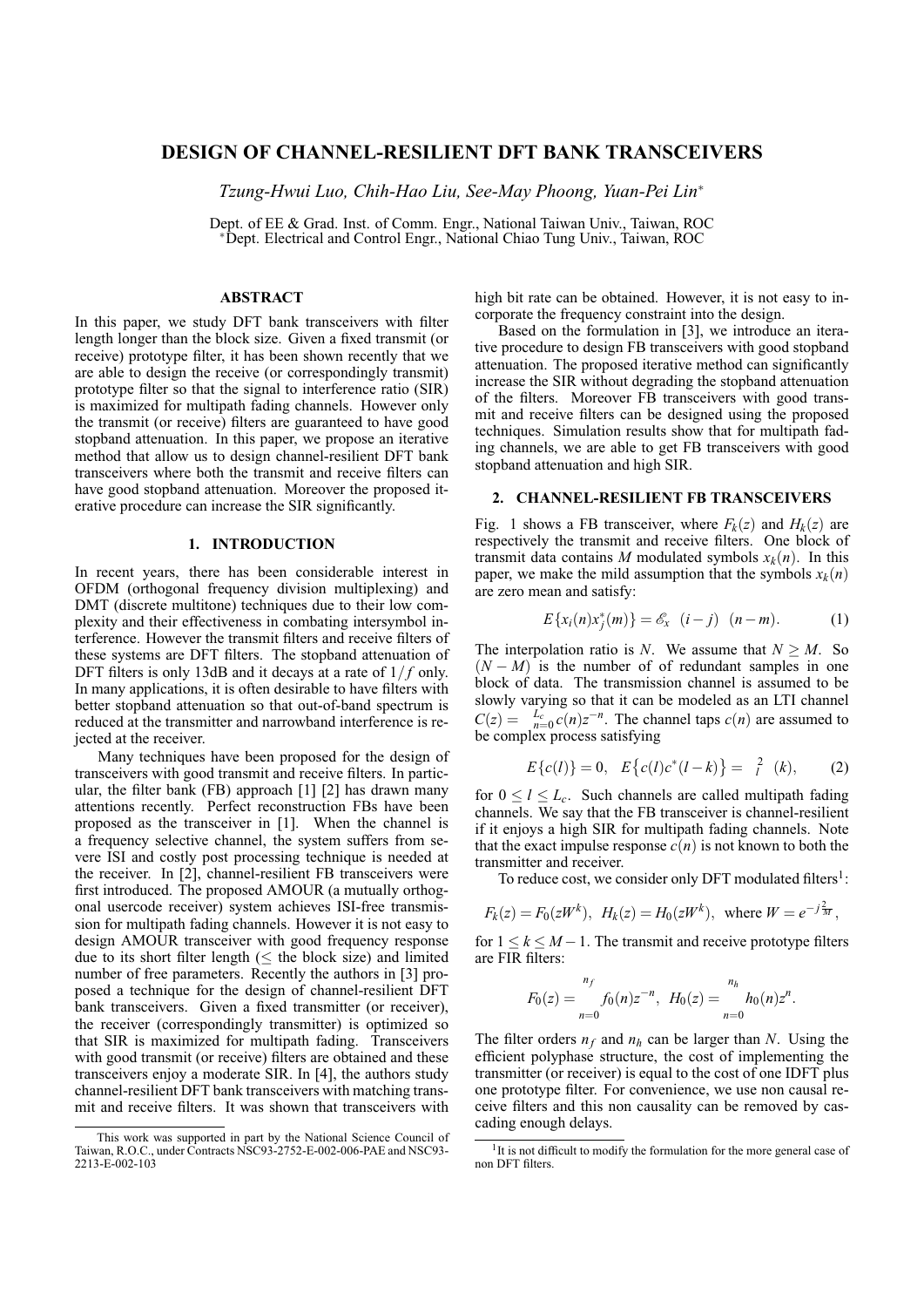

Figure 1: A filter bank transceiver.

Consider the system from  $x_i(n)$  to  $\hat{x}_i(n)$  in Fig. 1. Using multirate identities, it can be shown that this system is LTI with transfer function:

$$
T_{ji}(z) = [F_i(z)C(z)z^{l_0}H_j(z)]_{\downarrow N}
$$
  
= 
$$
{}_{l=0}^{L} c(l)[F_i(z)H_j(z)z^{l_0-l}]_{\downarrow N},
$$

where the notation  $[\bullet]_{\downarrow N}$  denotes *N*-fold downsampling. Define the sequences  $i, l(n)$  and  $i, j, l(n)$  as:

$$
\[F_i(z)H_j(z)z^{l_0-l}\]_{\downarrow N} = \begin{cases} i,l(0) + \min_{n,n \neq 0} i,l(n)z^{-n} & i = j, \\ n & i, j, (n)z^{-n} & i \neq j, \end{cases}
$$

for  $0 \le i, j \le M - 1$  and  $0 \le l \le L$ . Then we can write

$$
\hat{x}_j(n) = \left[ \begin{matrix} L \\ \vdots \\ L = 0 \end{matrix} j, l(0)c(l) \right] x_j(n) + \begin{matrix} L \\ \vdots \\ L = 0 \end{matrix} c(l) \left[ \begin{matrix} j, l(n) - \\ j, l(n) + L \end{matrix} \right]
$$
\n
$$
j, l(0) (n) \left[ \begin{matrix} M-1 & L \\ \vdots \\ k-0 & l=0 \end{matrix} \right]
$$

where ∗ denotes convolution. For notational simplicity, we have used the definition  $i_{i,i,l}(n) = 0$ , for all  $i, l, n$  in the above expression. The three summation terms on the right hand side are respectively the desired signal, the intra-band and cross-band intersymbol interferences. To compute the average signal and interference powers, we can take the statistical expectation with respect to the input symbols  $x_k(n)$  and the channel taps  $c(n)$ . Using (1) and (2) to simplify the results, we can express the signal and interference powers at the output of the *j*th band as

$$
P_{sig}(j) = \mathcal{E}_x \begin{bmatrix} L \\ | & j, l(0) |^2 \frac{2}{l} \\ | & l = 0 \end{bmatrix}
$$

$$
P_{isi}(j) = \mathcal{E}_x \begin{pmatrix} L \\ | & j, l(n) |^2 \frac{2}{l} + \frac{L}{i, n l = 0} | & i, j, l(n) |^2 \frac{2}{l} \end{pmatrix}.
$$

It was shown in [3] that for DFT filters, we have the rela- $\text{tion } |_{j,l}(n)| = |_{0,l}(n)| \text{ and } |_{i,j,l}(n)| = |_{0,((j-i)),l}(n)| \text{ where }$ ((*j*−*i*)) denotes *j*−*i* mod *M*. Substituting this result into the above expression, we find that all the outputs  $x_j(n)$  have the same signal power equal to  $P_{sig}(0)$  and the same interference power equal to  $P_{isi}(0)$ . Thus the SIR expression is given by

$$
SIR = P_{sig}(0)/P_{isi}(0). \tag{3}
$$

It was shown in [3] that given a fixed receive prototype (or transmit prototype), the SIR expression can be expressed as a Rayleigh-Ritz ratio. The formulation is given below.

**Matrix Formulation:** Note that  $_{0,l}(n)$  and  $_{0,j,l}(n)$  are functions of the prototype filters  $h_0(n)$  and  $f_0(n)$ . Using the definitions of and , one can write

$$
\begin{bmatrix}\n0,0(n) \\
0,1(n) \\
\vdots \\
0,L(n)\n\end{bmatrix} = \mathbf{A}_h(n) \begin{bmatrix}\nf_0(0) \\
f_0(1) \\
\vdots \\
f_0(n_f)\n\end{bmatrix} = \mathbf{A}_f(n) \begin{bmatrix}\nh_0(0) \\
h_0(1) \\
\vdots \\
h_0(n_h)\n\end{bmatrix}
$$
\n
$$
\begin{bmatrix}\n0,j,0(n) \\
0,j,1(n) \\
\vdots \\
0,j,L(n)\n\end{bmatrix} = \mathbf{B}_{h,j}(n) \begin{bmatrix}\nf_0(0) \\
f_0(1) \\
\vdots \\
f_0(n_f)\n\end{bmatrix} = \mathbf{B}_{f,j}(n) \begin{bmatrix}\nh_0(0) \\
h_0(1) \\
\vdots \\
h_0(n_h)\n\end{bmatrix},
$$

The matrices  $A_h(n)$  and  $B_{h,j}(n)$  are  $(L+1)$  by  $(n_f+1)$ and their entries depends only on  $h_0(n)$ , whereas  $A_f(n)$  and  $B_{f,i}(n)$  are  $(L+1)$  by  $(n_h+1)$  and their entries depends only on  $f_0(n)$ . Define the vectors

$$
\mathbf{f}_0 \stackrel{\triangle}{=} \left[ \begin{array}{c} f_0(0) \\ f_0(1) \\ \vdots \\ f_0(n_f) \end{array} \right], \quad \mathbf{h}_0 \stackrel{\triangle}{=} \left[ \begin{array}{c} h_0(0) \\ h_0(1) \\ \vdots \\ h_0(n_h) \end{array} \right]
$$

Then it was shown [3] that the SIR can be formulated as two different Rayleigh-Ritz ratios:

$$
SIR = \frac{\mathbf{f}_0^\dagger \mathbf{Q}_0 \mathbf{f}_0}{\mathbf{f}_0^\dagger \mathbf{Q}_1 \mathbf{f}_0} = \frac{\mathbf{h}_0^\dagger \mathbf{Q}_2 \mathbf{h}_0}{\mathbf{h}_0^\dagger \mathbf{Q}_3 \mathbf{h}_0},\tag{4}
$$

.

where  $\dagger$  denotes transpose conjugate. The matrices  $\mathbf{Q}_0$  and  $Q_1$  are some positive matrices dependent on  $h_0(n)$  and  $\frac{2}{l}$ , and  $Q_2$  and  $Q_3$  are some positive matrices dependent on  $f_0(n)$  and  $\frac{2}{l}$ . One can use the above expressions to design FB transceivers with good transmit (or receive) filters [3]. For example, if receive filters with a large stopband attenuation are needed, one can first design a good lowpass filter  $h_0(n)$ , then  $f_0(n)$  is chosen so that SIR is maximized.

Using (4), one can also design an iterative procedure to optimize the SIR. Starting with a given  $h_0(n)$ , one can find  $f_0(n)$  so that the SIR is maximized. The solution is obtained by solving the first Rayleigh-Ritz ratio in (4). For this optimal  $f_0(n)$ , we can design  $h_0(n)$  to maximize the SIR. The solution is achieved by solving the second Rayleigh-Ritz ratio in (4). Repeating the above process, one can improve the SIR as the iteration number increases [5]. It is not difficult to see that SIR cannot decrease with the iteration. Though we can get transceivers with very high SIR, the resulting transmit and receive filters will have poor stopband attenuation[5]. In the following, we will propose an iterative procedure that can increase the SIR without sacrificing the filter stopband attenuation.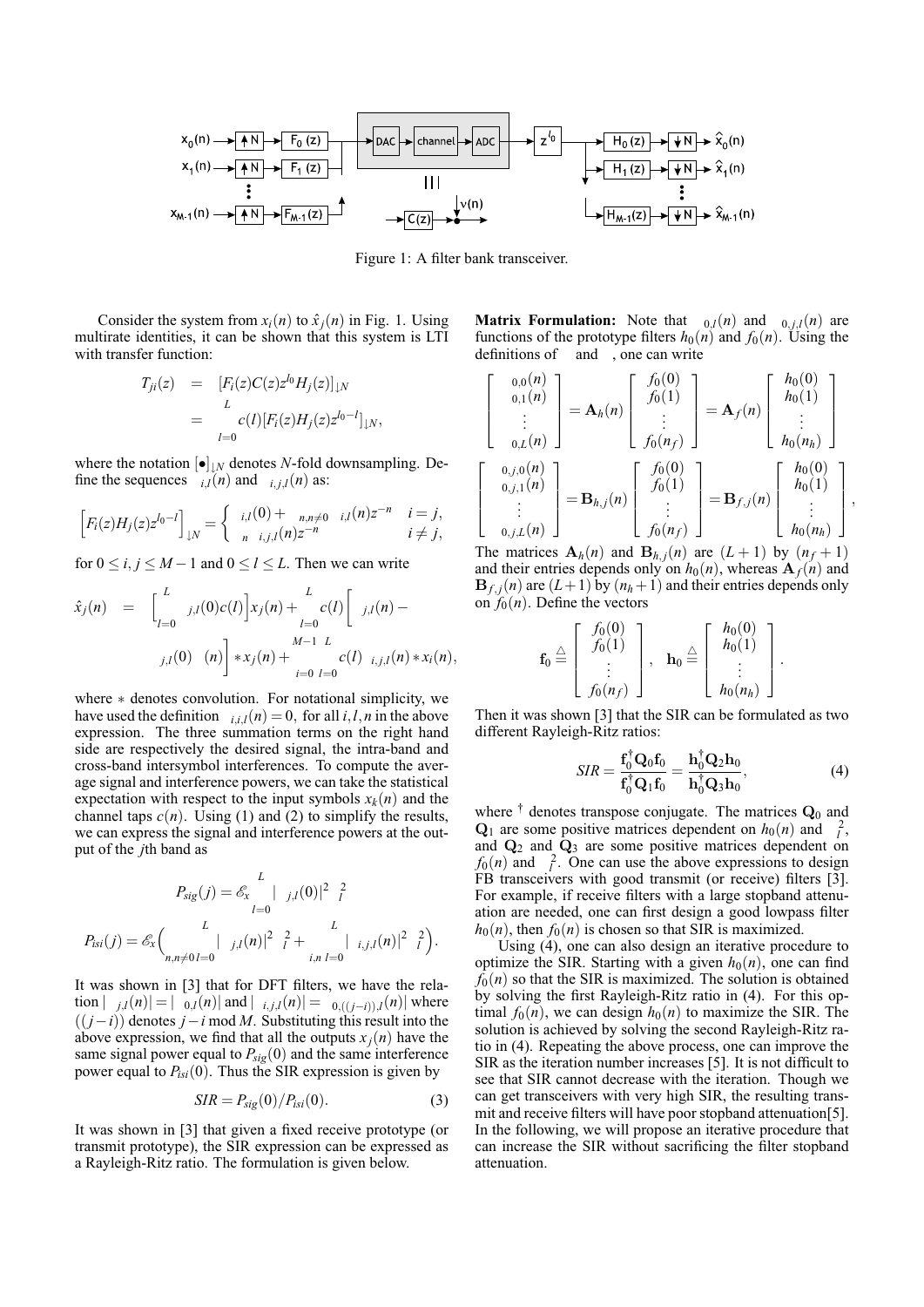## **3. FB TRANSCEIVERS WITH FREQUENCY CONSTRAINTS**

In this section, our goal is to find the transmit and receive prototype filters  $f_0(n)$  and  $h_0(n)$  so that (i)  $F_0(z)$  and  $H_0(z)$ have a large stopband attenuation and (ii) the SIR given in (3) is large. We must emphasize that in transceiver design, the filters do not need to have a good passband. This is because the perfect reconstruction property is ensured by the SIR condition. On the other hand, high stopband attenuation is needed at transmitter for limiting out-of-band spectrum and at receiver for reducing narrowband interference. In order to preserve the frequency responses of the filters, we split the prototype filters into two parts:

$$
F_0(z) = F_a(z)F_b(z), \quad H_0(z) = H_a(z)H_b(z), \tag{5}
$$

where the orders of  $F_a$ ,  $F_b$ ,  $H_a$  and  $H_b$  are respectively  $n_{fa}$ ,  $n_{fb}$ ,  $n_{ha}$  and  $n_{hb}$ . Thus we have the relations  $n_f =$  $n_{fa} + n_{fb}$  and  $n_h = n_{ha} + n_{hb}$ . In the design of FB transceiver, the filters  $F_a(z)$  and  $H_a(z)$  are designed as good lowpass filters whereas  $F_b(z)$  and  $H_b(z)$  are optimized so that SIR is maximized. In the case when only transmit (or receive) filters with good stopband are needed, one can set  $n_{ha} = 0$  (correspondingly  $n_{fa} = 0$ ). That means all the coefficients  $h_0(n)$ (correspondingly  $f_0(n)$ ) are employed for SIR optimization. Since  $F_0$  is a cascade of  $F_a$  and  $F_b$ , the stopband attenuation of  $F_0$  is the product of those of  $F_a$  and  $F_b$ . If  $F_a$  has a large stopband attenuation and  $\| F_b \| = 1$  (constraint applied in the optimization), then  $F_0$  will have a large stopband attenuation. The same is true for the receive prototype filter  $H_0(z)$ . Define the vectors

$$
\mathbf{f}_b \stackrel{\triangle}{=} \left[ \begin{array}{c} f_b(0) \\ f_b(1) \\ \vdots \\ f_b(n_{fb}) \end{array} \right], \quad \mathbf{h}_b \stackrel{\triangle}{=} \left[ \begin{array}{c} h_b(0) \\ h_b(1) \\ \vdots \\ h_b(n_{hb}) \end{array} \right].
$$

Then we can write the expression (5) in time domain as

$$
\mathbf{f}_0 = \mathbf{F}_a \mathbf{f}_b, \ \mathbf{h}_0 = \mathbf{H}_a \mathbf{h}_b,\tag{6}
$$

where  $\mathbf{F}_a$  and  $\mathbf{H}_a$  are the convolution matrices with dimensions  $(n_f + 1) \times (n_{fb} + 1)$  and  $(n_h + 1) \times (n_{hb} + 1)$ 1) respectively. These convolution matrices are lower triangular Toeplitz matrices with their first columns given by  $[f_a(0) \ f_a(1) \ \ldots \ f_a(n_{fa}) \ 0 \ \ldots \ 0]^T$  and  $[h_a(0)$   $h_a(1)$  ...  $h_a(n_{ha})$  0 ... 0]<sup>T</sup> respectively. Using (6), we can rewrite the SIR expression in  $(4)$  as:

$$
SIR = \frac{\mathbf{f}_b^{\dagger} \mathbf{F}_a^{\dagger} \mathbf{Q}_0 \mathbf{F}_a \mathbf{f}_b}{\mathbf{f}_b^{\dagger} \mathbf{F}_a^{\dagger} \mathbf{Q}_1 \mathbf{F}_a \mathbf{f}_b} = \frac{\mathbf{h}_b^{\dagger} \mathbf{H}_a^{\dagger} \mathbf{Q}_2 \mathbf{H}_a \mathbf{h}_b}{\mathbf{h}_b^{\dagger} \mathbf{H}_a^{\dagger} \mathbf{Q}_3 \mathbf{H}_a \mathbf{h}_b}.
$$

The SIR can also be expressed as Rayleigh-Ritz ratios in terms of the vectors  $f_b$  and  $h_b$ . Using this formulation, we can design channel-resilient FB transceivers with good stopband attenuation by the following iterative algorithm:

- Design  $F_a(z)$  and  $H_a(z)$  so that they have large stopband attenuation.
- Select  $F_b^0(z)$  as any lowpass filter.
- For  $i \geq 1$ , do the following
	- − Given  $F_0^{i-1}(z) = F_a(z)F_b^{i-1}(z)$ , design  $H_b^i(z)$  so that the SIR is maximized.

 $-\text{Given } H_0^i(z) = H_a(z)H_b^i(z)$ , design  $F_b^i(z)$  so that the SIR is maximized.

• Stop if *i* reaches the maximum number of iterations or SIR reaches the desired value or the increase in SIR is less than a predetermined value. Else  $i = i + 1$ , repeat the above process.

### **4. SIMULATIONS**

Two examples will be given below. In the first example, we do not put any frequency constraint on the transmit filter, that is,  $n_f = 0$ . In the second example, both the transmit and receive filters are designed to have good stopband attenuation. The fading channels satisfy the channel model given in (2). The channel order is  $L_c = 4$ . The five channel taps are independent identically distributed circularly-symmetric complex Gaussian random variables with zero mean and variances  $l = 0.2$  for  $0 \le l \le 4$ . The number of subbands is  $M = 64$  and the interpolation ratio is  $N = 80$ .

**Example 1.** In this example, we design prototype filters with order  $n_f = n_h = 160$ . The receive prototype filter  $H_0(z)$  is split into  $H_a(z)$  and  $H_b(z)$ . Initially,  $H_0(z)$  are selected as a lowpass filter with  $s = 0.033$ . Two different values of  $n_{ha} = 40$  and  $n_{ha} = 80$  are considered. The transmit prototype  $F<sub>0</sub>(z)$  are not split and hence all of its parameters are utilized for SIR maximization. Fig. 2 shows the SIR versus the number of iterations. From the plot, we see that the SIR values can be increased significantly by the proposed iterative algorithm. Fig. 3 shows the magnitude responses of receive prototype filter  $H_0(z)$  for different cases of  $n_{ha}$  after carrying out 15 iterations of SIR optimization. For comparison, we have also plotted the magnitude response when we set  $n_{ha} = 0$  (that is, no frequency constraint is applied on  $H_0(z)$ and all of its parameters are utilized for SIR maximization). As we can see, if we do not split the prototype filter  $H_0(z)$ into  $H_a(z)$  and  $H_b(z)$ , the magnitude response of  $H_0(z)$  after 15 iterations is not much better than the DFT filters even though it is initially selected as a lowpass filter with more than 60 dB attenuation. By splitting the receive prototype filter into  $H_a$  and  $H_b$ , we are able to preserve the stopband attenuation of the receive prototype filter in the iterative process and at the same time increase the SIR value by around 10 dB and 5 dB respectively for  $n_{ha} = 40$  and  $n_{ha} = 80$ .

**Example 2.** In this example, we design prototype filters with order  $n_f = n_h = 320$ . Both the transmit and receive prototype filters are split into two parts. We consider the two cases  $n_{ha} = n_{fa} = 40$  and  $n_{ha} = n_{fa} = 80$ . The filters  $H_a(z)$  and  $F_a(z)$  are taken to be the same lowpass filter. The parameters in  $H_b(z)$  and  $F_b(z)$  are optimized for SIR maximization. The SIR results are shown in Fig. 4. We see that the iterative process can increase the SIR by around 8 dB and 5 dB respectively for  $n_{ha} = 40$  and  $n_{ha} = 80$ . The magnitude responses of the resulting transmit filter  $F<sub>0</sub>(z)$  and receive filter  $H<sub>0</sub>(z)$  (after 15 iterations of SIR optimization) are shown in Fig. 5 and Fig. 6 respectively. From these plots, we see that the filters continue to have good stopband attenuation.

### **5. CONCLUSIONS**

In this paper, we propose a simple iterative method for designing FB transceivers. Frequency constraint is included in the iteration so that the stopband attenuation is preserved.